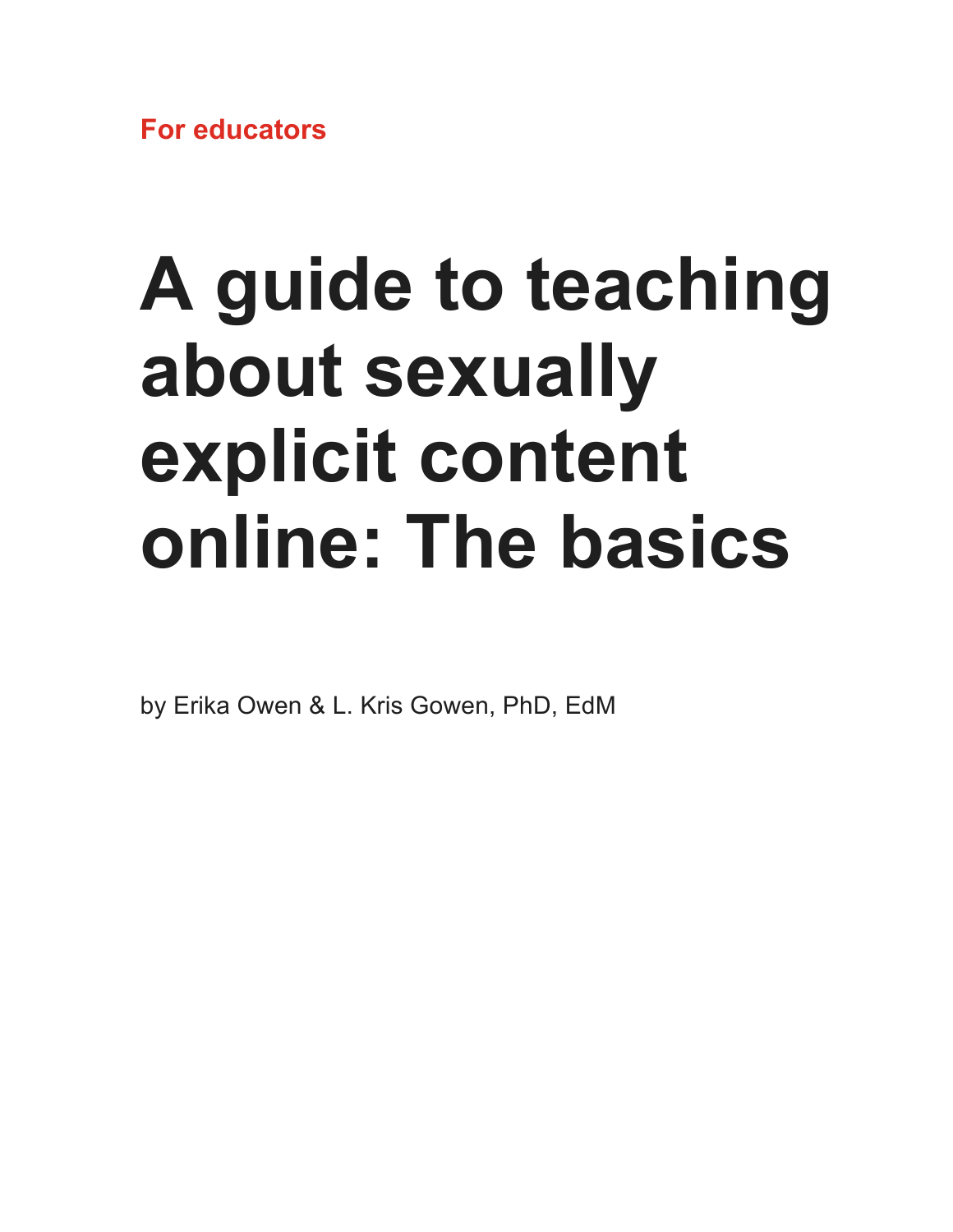#### **Introduction**

This document was created to provide you with the most up-to-date research about sexually explicit material online as it relates to youth in a relatively objective manner. Much information about this topic is biased, rooted only in opinion, speculation, and/ or political or religious beliefs. It is not the aim of this document to identify sexually explicit material as "good" or "bad," but rather to provide you with tools and facts so that you can begin educated discussions with young people about the information that they may be exposed to in the media (we feel that is important and express our bias there). It can also be used to bring up the importance of addressing this topic in schools when talking with parents or school administrators. We provide a list of resources at the end to get you started.

*Note: We have chosen to use the term "sexually explicit material" as opposed to "pornography." This is because the word "pornography" has many connotations and attitudes associated with it. For this reason, we decided to choose the more literal, and hopefully neutral, "sexually explicit material." The one exception to this wording choice is when we discuss legal issues. Since laws and policies discuss pornography, we use that term in those contexts.*

## **Almost all young people are online: Some are being exposed to sexually explicit material**

Youth today spend more time interacting with multiple forms of media, including the Internet, than with any other activity. Almost all young people are online (95%), and the majority of youth (74%) are able to access the Internet from a mobile device such as a phone or tablet. $4, 13$ 

Just as Internet use has increased significantly over the past decade, so too has the availability of sexually explicit material online. As a result, a significant number of youth have either deliberately accessed or been unintentionally exposed to this content on the Internet. Youth can be exposed to online sexually explicit material through pop-ups, unsolicited links, email attachments, chat rooms, instant messages, and/or while searching for other information.

Studies have shown that children are first exposed to sexually explicit Internet material as young as 10 and 11. Research out of the University of New Hampshire's Crimes Against Children Research Center differentiates between unintentional and deliberate exposure to sexually explicit material. Approximately one in four (23%) of American youth between the ages of 10 and 17 have been exposed to unwanted sexually explicit material $10$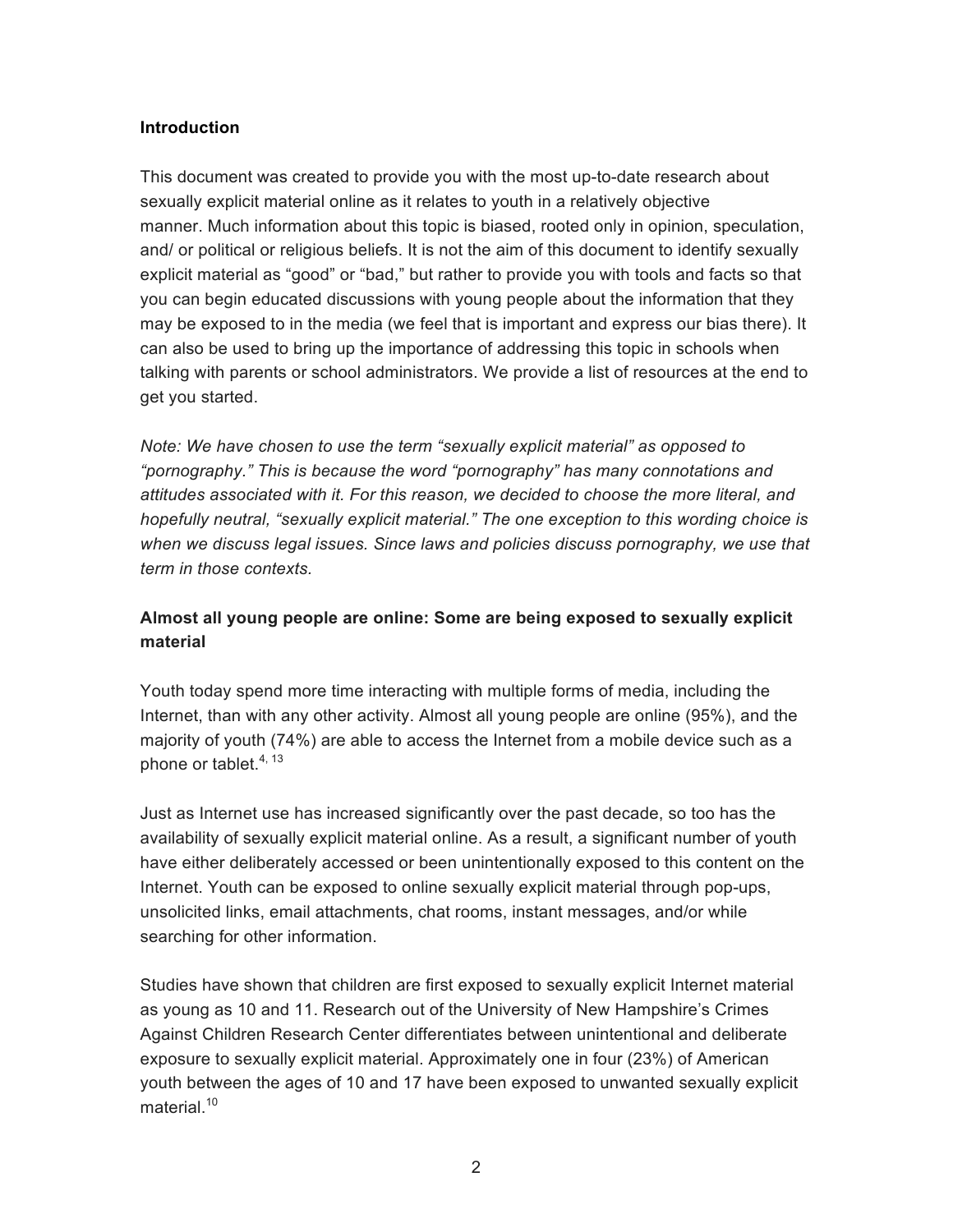#### **Age and gender matter**

#### *Gender*

Studies of youth ages 13 to 19, have found that boys and young men are more likely to access sexually explicit material and do so more often than girls and young women.<sup>8</sup> A study of young people, ages 13 to 18, done in the United States, found that 40% of males reported deliberately accessing sexually explicit Internet material compared to only 13% of females.<sup>1</sup> Boys and young men are also more likely to report positive attitudes toward sexually explicit material, whereas girls and young women report higher rates of discomfort and unwanted exposure. $8$  In a Swedish study of 15 to 25 year olds, 61% of females compared to 29% of males viewed sexually explicit material negatively, and 46% of females and only 23% of males described the material as degrading.<sup>19</sup>

#### *Age*

An online survey of parents and youth ages 9 to 16 administered in 25 European countries found that older youth were more likely to have seen sexual images online than those who were younger. Findings from the survey indicated that 5% of 9 to 10 year olds had been exposed to sexually explicit material on an Internet website compared to 8% of 11 to 12 year olds, 16% of 13 to 14 year olds, and 25% of 15 to 16 year olds. Images seen by older youth are more likely to be more graphic or sexually explicit. $11$ 

## **Young people view sexually explicit material for a variety of reasons**

The reasons young people access sexually explicit material on the Internet are as varied as the youth themselves. However, research has identified some key motivations:<sup>8</sup>

More common reasons:

- Curiosity
- Sexual arousal and masturbation
- Information/education

Less common reasons:

- Humor
- To develop sexual skills and sexual confidence
- To break the rules

Overall, sexual curiosity is normal and natural and trying to find accurate information about various aspects of sexuality, sexual health, and relationships is healthy.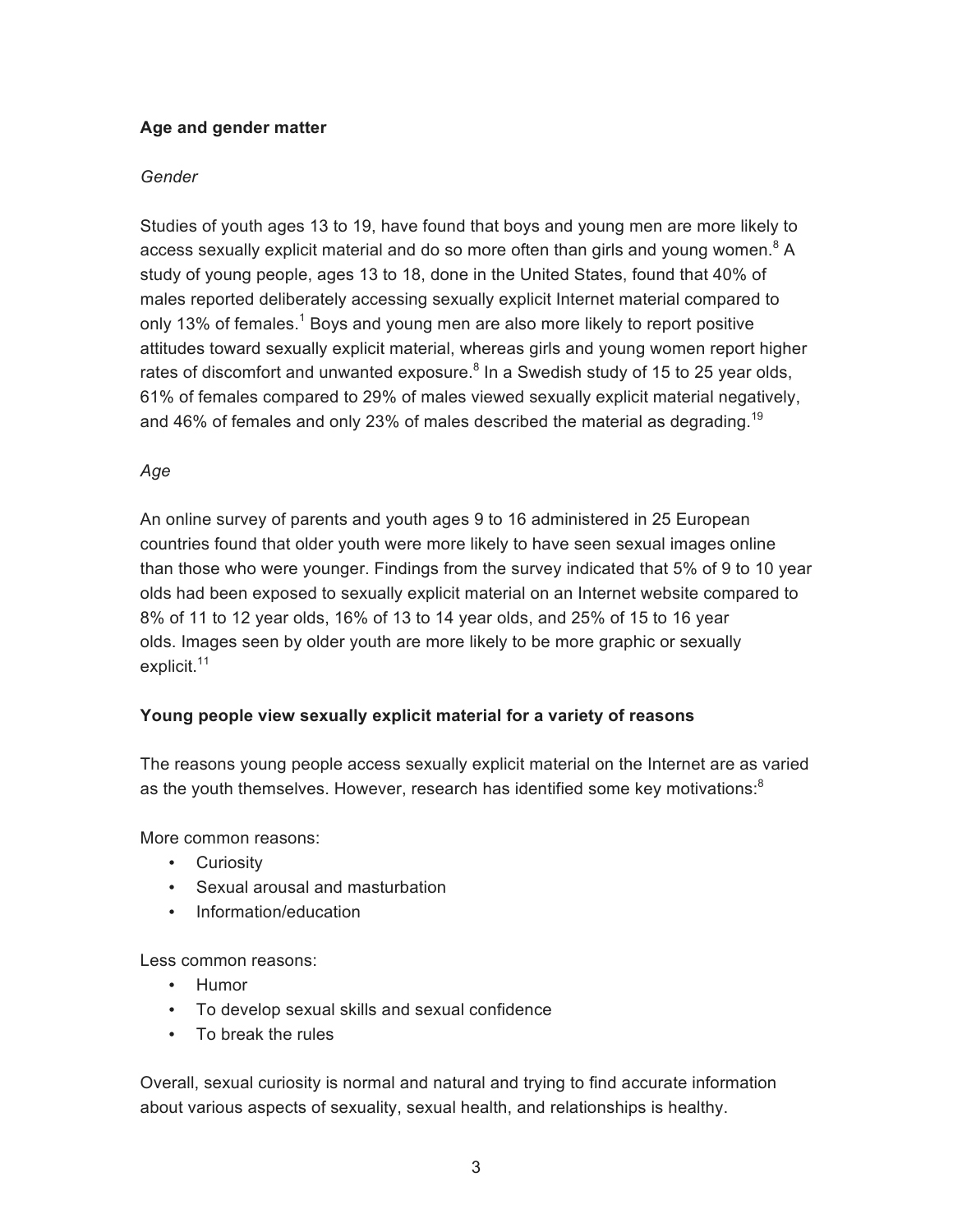#### **Sexual material available on the Internet is often graphic and not sexually healthy**

Even though seeking out information about sex and sexuality is normative for youth, not all sources are created equal when it comes to educating youth about sexual health and healthy relationships. The type of sexually explicit material that young people are exposed to online remains unclear, but there is a wide and diverse selection of sexually explicit material available on the Internet, and much of it is available for free. Depictions of sexual acts are portrayed through still photographs, live webcams, and recorded movies. Those involved in the making of sexually explicit material for the Internet may be amateurs or professionals and engage in a variety of sexual acts including masturbation; oral, anal and vaginal sex, and; threesomes and group sex. Ejaculation on the female, often her face, was found in 45% of free online content analyzed in one study.<sup>7</sup>

The sex depicted online often does not reflect good sexual health. Performers are rarely shown practicing safer sex methods such as using condoms, or seeking active consent to engage in sexual behaviors. One study found that only 11% of sex scenes in sexually explicit films showed condoms being used, and only one scene in over 300 movies included discussion about pregnancy and  $STIs.<sup>2</sup>$ 

The bodies of many sex performers are not realistic images of the typical human form. Male performers often have larger than average penises and women are typically slender, with large breasts, and little to no pubic hair. Also, the sexual performances depicted in sexually explicit stories are not typical; sexual acts last significantly beyond the norm which may influence sexual insecurities among young people.<sup>15</sup> It is common for sexually explicit material online to degrade women through its representation of sexual acts. Some more extreme sexually explicit content portrays women as victims of violence and rape, although these instances are rare in more accessible forms of online sexually explicit materials.<sup>7</sup>

## **Research finds that there is an association between exposure to sexually explicit materials and sexual attitudes, behaviors, and relationships[\[1\]](#page-11-0)**

To date, *research has not shown that viewing sexually explicit material causes changes in sexual attitudes, beliefs, or behaviors in young people*. The research does, however, suggest a relationship between the exposure to sexually explicit material and the sexual attitudes and behaviors of youth. But it is not known if certain sexual attitudes and behaviors in young people cause them to view sexually explicit material, if the viewing of this material causes young people to have certain sexual attitudes and behaviors, or whether another characteristic (e.g., poor impulse control) causes young people to have certain sexual attitudes and behaviors and view sexually explicit material. Also, *viewing*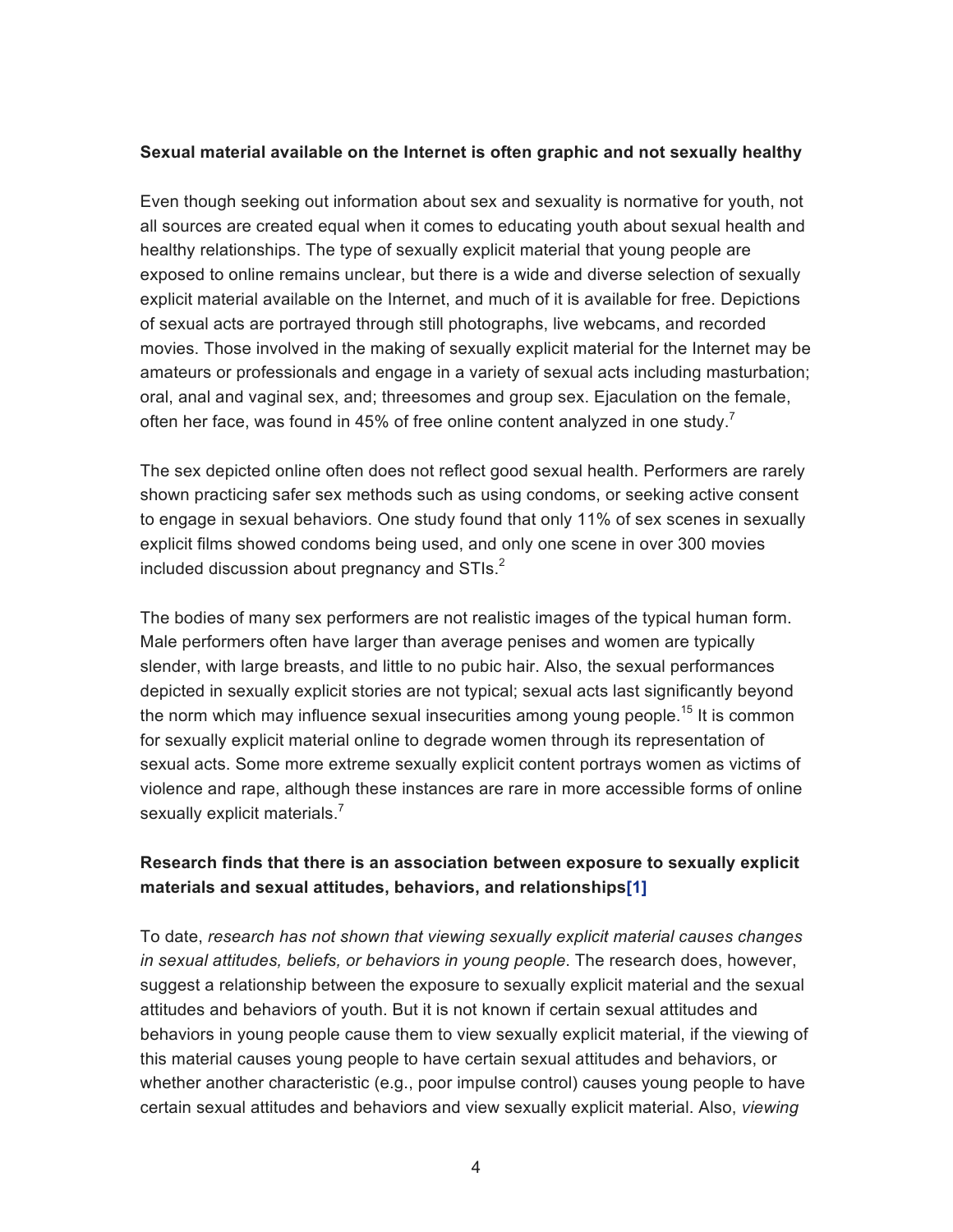*sexually explicit material has not been linked to sexual aggression for the majority of males*. There is some evidence that viewing sexually violent material is associated with sexual violence  $20$ 

Despite the fact that the direction of causality is not known, the following characteristics are associated with the use and consumption of sexually explicit materials:<sup>15</sup>

Attitudes and beliefs

- Unrealistic attitudes about sex and relationships; Inability to distinguish between fantasy and reality
- Preoccupation with sex
- Sexually permissive attitudes
- Positive attitudes about casual and recreational sex
- Belief in traditional gender roles; including views of women as sex objects

Sexual behavior

• Studies are contradictory. Whereas some find an association between viewing sexually explicit materials online and increased sexual behaviors, such as oral sex, group sex, anal sex, and using drugs and alcohol during sex,  $15$  other studies find no associations  $12$ 

Self concept and body image

- Insecurities about body image in females
- Insecurities about sexual performance in males

Sexual aggression

- Sexual harassment
- Sexually explicit material is *not* linked to sexual aggression for the majority of males.
- Sexually violent material has been linked to sexual violence in young people.<sup>20</sup>

Social development

- Behavior misconduct at school
- Social maladjustment
- Symptoms of depression

## **We can allow sexually explicit material online to be the sexuality educator of youth today or we can be sexuality educators and teach youth about it**

Whether the characteristics mentioned above cause youth to seek out sexually explicit material or exposure to this material contributes to these types of sexual attitudes and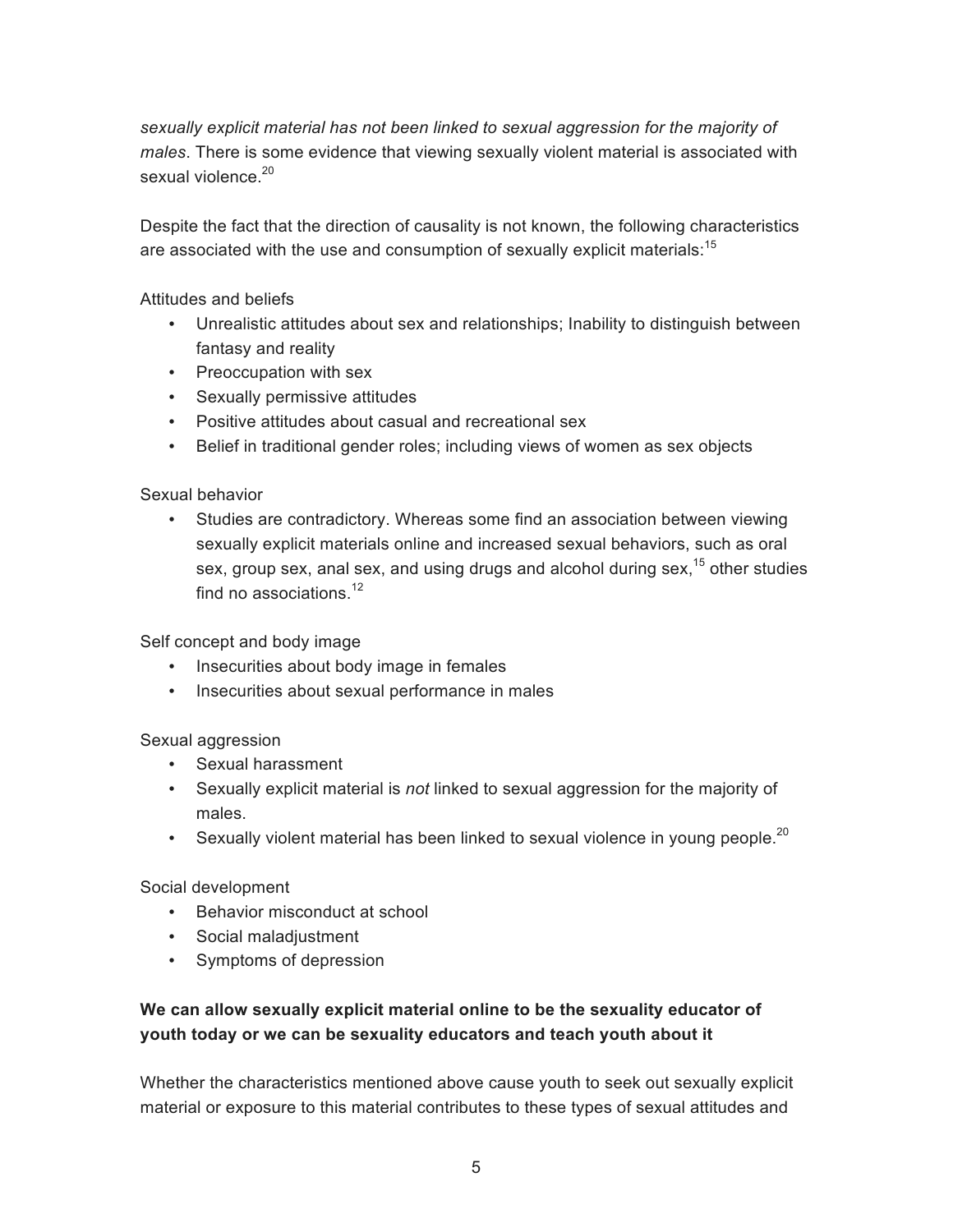behaviors is yet to be determined. Nevertheless, education about this topic has become necessary. Sexually explicit content is prevalent online; 12% of all websites are sexually explicit and 70% of men ages 18-24 visit a sexually explicit site at least monthly.<sup>18</sup> One of six teens state that "pornography" is one of the top three places they learn about sex and relationships, yet more than seven in ten believe that it can have "damaging impact" on those relationships.<sup>16</sup> Mobile phones are becoming the primary means of accessing sexually explicit material.<sup>8</sup> This use of mobile devices has decreased parents' abilities to monitor their children's online activities; 37% of teens have smart phones and 25% of teens say that they access the Internet primarily on their phones.<sup>13</sup> Avoiding conversations about sexually explicit material available online will not make the industry disappear and young people will continue to access sexually explicit content. Providing youth with tools to critically analyze the material they may encounter online will better prepare them to engage in respectful, healthy, and happy relationships, sexual and otherwise.

Currently, most sexuality education offered in the United States is limited in content and scope, and stresses abstinence as the best, if not the only, viable option for youth – despite the fact that 63% of young people become sexually active in high school.<sup>3</sup> As a result, youth are left to "learn about sexuality while dealing with polarized cultural expectations: restricted information at home and school and uncensored information in the media."<sup>17</sup> Research from the U.K. indicates that young people are unhappy with their sexuality education and are increasingly turning to sexually explicit material online as a resource for education and for understanding sexual norms. $8$  Experts believe the same is happening in the US. It is essential that educators provide comprehensive sexuality education rooted in the current and lived experiences of  $21<sup>st</sup>$  Century youth; exposure to sexually explicit material online and in other media is part of that reality. Education allows misinformation received by watching this material to be corrected and potential anxieties to be addressed.<sup>5</sup>

## **Materials are being developed around the world to begin educating youth about sexually explicit material online: Here are some recommendations from what is already being done**

Having conversations with youth about more difficult and controversial topics such as sex in the media, including sexually explicit material, can be challenging for educators. There are a variety of ways to approach the topic of sexually explicit material. It is recommended that it be included as part of a discussion about the general sexualization of the media, as opposed to a lesson purely on pornography.<sup>5</sup> In comprehensive sexuality education programs, lessons about sexually explicit material can be appropriately included when discussing topics such as healthy relationships and media literacy. Professionals in both the U.K. and Australia have been working to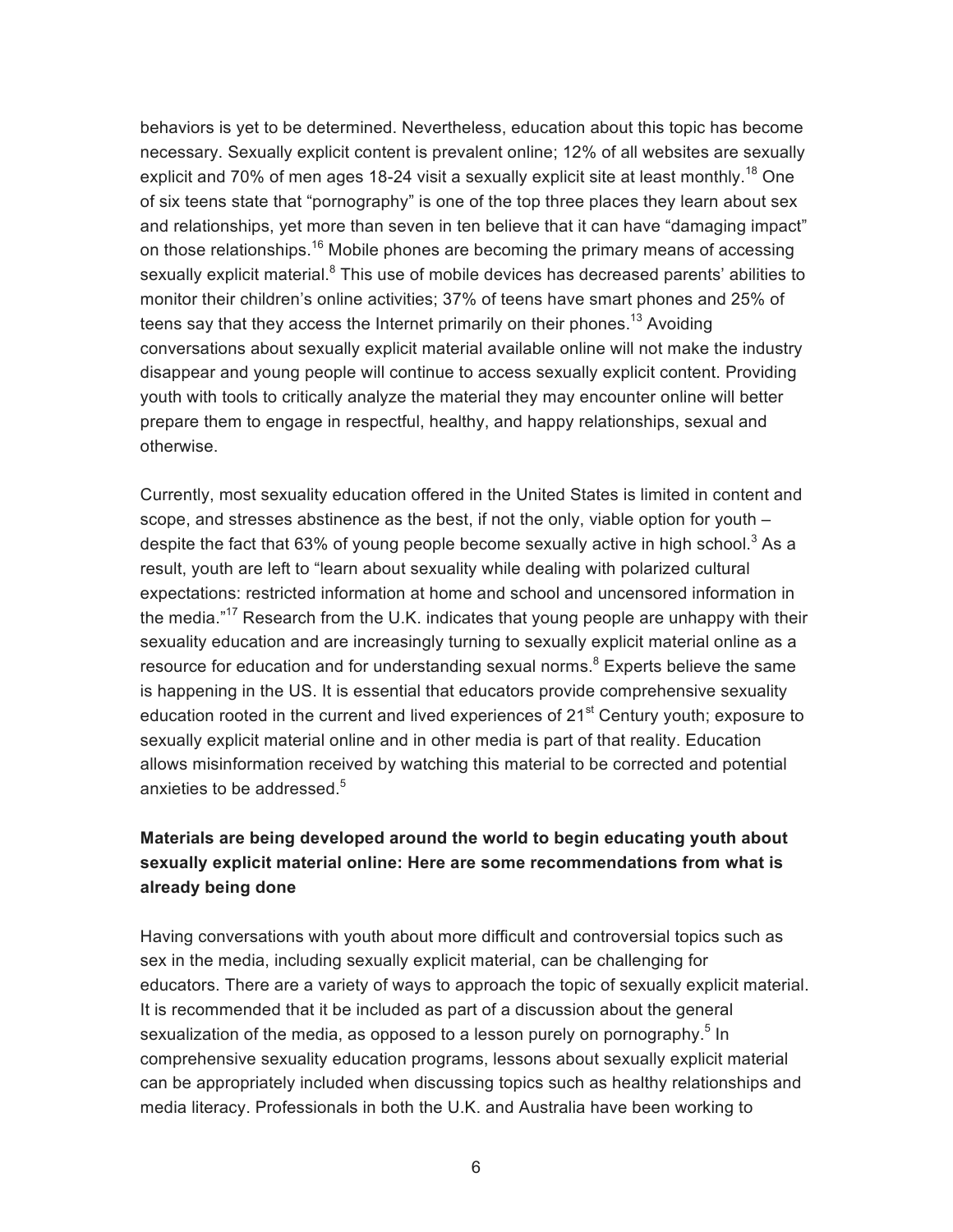develop curricula primarily for middle school and high school students that address sexually explicit material as part of sexuality education (The Sex Educational Supplement, Additional Resources I, includes lesson plan ideas for almost all age levels). The following recommendations were taken from resources already being used in these countries. When a teacher introduces these materials will be dependent on student age, perceived need, and community contexts (see Additional Resources IV for a brief list of developmentally appropriate sexuality education topics divided by general grade level).

#### **Things to consider before getting started**

To safely and effectively broach the topic with youth, it is first important for educators to think about their own knowledge and attitudes about pornography and sexually explicit material. Educators should consider how their own opinions and attitudes may influence their teaching and determine if they feel qualified and comfortable to lead a discussion and answer questions about this topic. It may be that experienced sex educators are better suited.

It is important for educators to address issues about sexually explicit material in the media in a neutral, unbiased manner. When discussing sensitive topics, educators should maintain a respectful environment where young people do not feel judged and feel safe to discuss all aspects of sexuality. It is recommended that educators acknowledge that it is not the norm for most young people to have seen sexually explicit material, but that it is also not uncommon for young people to have been exposed to such material online or via other media.<sup>5</sup> It is also important, however, to let young people know that in the US it is illegal for people under age 18 to view pornography.

#### **Core components of a lesson on sexually explicit material**

Ideally, a lesson on sexually explicit material would include a series of interactive activities aimed at the development of a working definition of pornography, a discussion on the law, a section on media literacy (differentiating between "real" sex and "porn" sex), and a discussion about how youth feel about the use of and exposure to sexually explicit material.

First: Create a safe environment in your classroom

Before beginning any discussions about sexuality, never mind sexually explicit material, it is important to make sure that you have made your classroom a safe environment for all your students. Discuss self care strategies for young people who may feel uncomfortable during discussions; remind students of school counselor hours and/or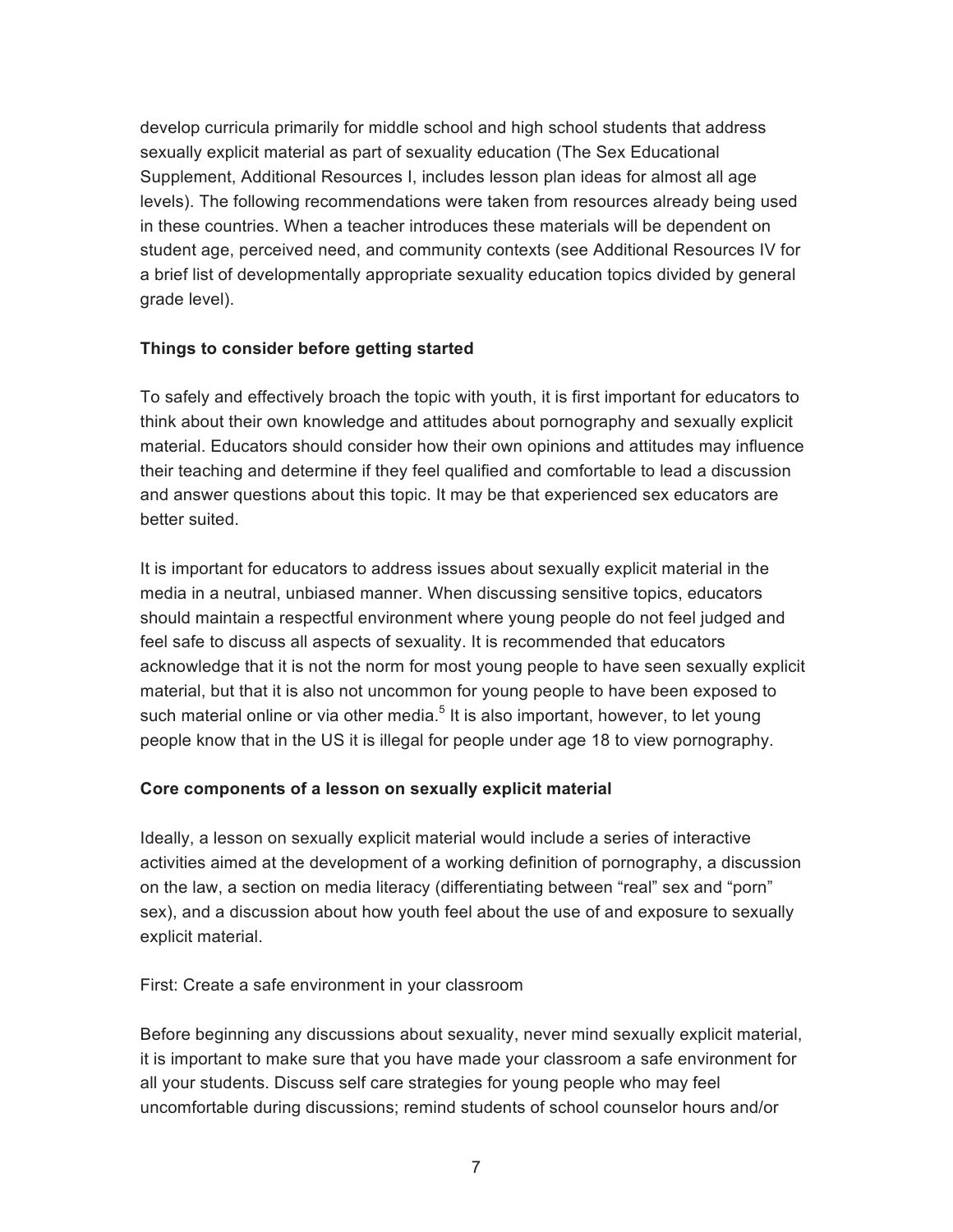provide hotline numbers. Establish ground rules so that different viewpoints are listened to, yet do not force a student to speak up in class if they do not want to. Keep side conversations or off-track comments to a minimum.

Provide a question box so that students can ask questions they otherwise may not ask (you may even require all students to put in a question or at least a blank piece of paper so it looks like everyone is participating). It also provides teachers an opportunity to seek answers to questions that they do not know and/or to determine ways to objectively address more sensitive, difficult topics that may arise.

Second: Clearly define pornography and/or sexually explicit material

Research has shown that young people have a hard time defining pornography or what it means to be "sexually explicit".<sup>8</sup> One way to begin a conversation about the topic is to involve students in developing a definition of either term. A sex and relationship education curriculum from Australia, called Fantasy vs. Reality, defines pornography as follows:

"Printed or visual material containing the explicit description or display of sexual organs or activity intended to stimulate sexual excitement."<sup>5</sup>

This is one of many definitions. Educators may choose a definition that works best for them, their classroom, and their community.

Third: Discuss pornography and the law

It is important for youth to understand the law and pornography. It is illegal for young people in the US under age 18 to view pornography online, but it still happens. Additionally, it is important for youth under 18 to understand, that if they view or possess pornographic images of anyone under 18 and/or create and share sexually explicit images of themselves or others via sexting, Instagram, YouTube, etc… that such acts are illegal, and that they could be prosecuted as sex offenders for such behavior depending on the state they live in.

Fourth: Differentiate between "real" sex and "porn" sex (media literacy)

Engaging students in activities that encourage them to critically analyze the information that they see in the media is another effective way to begin addressing pornography. There is an excellent activity for high school students on page 312 of *Sexuality Education Matters: Preparing Pre-Service Teachers to Teach Sexuality Education* (see Additional Resources II) aimed at engaging pre-service teachers in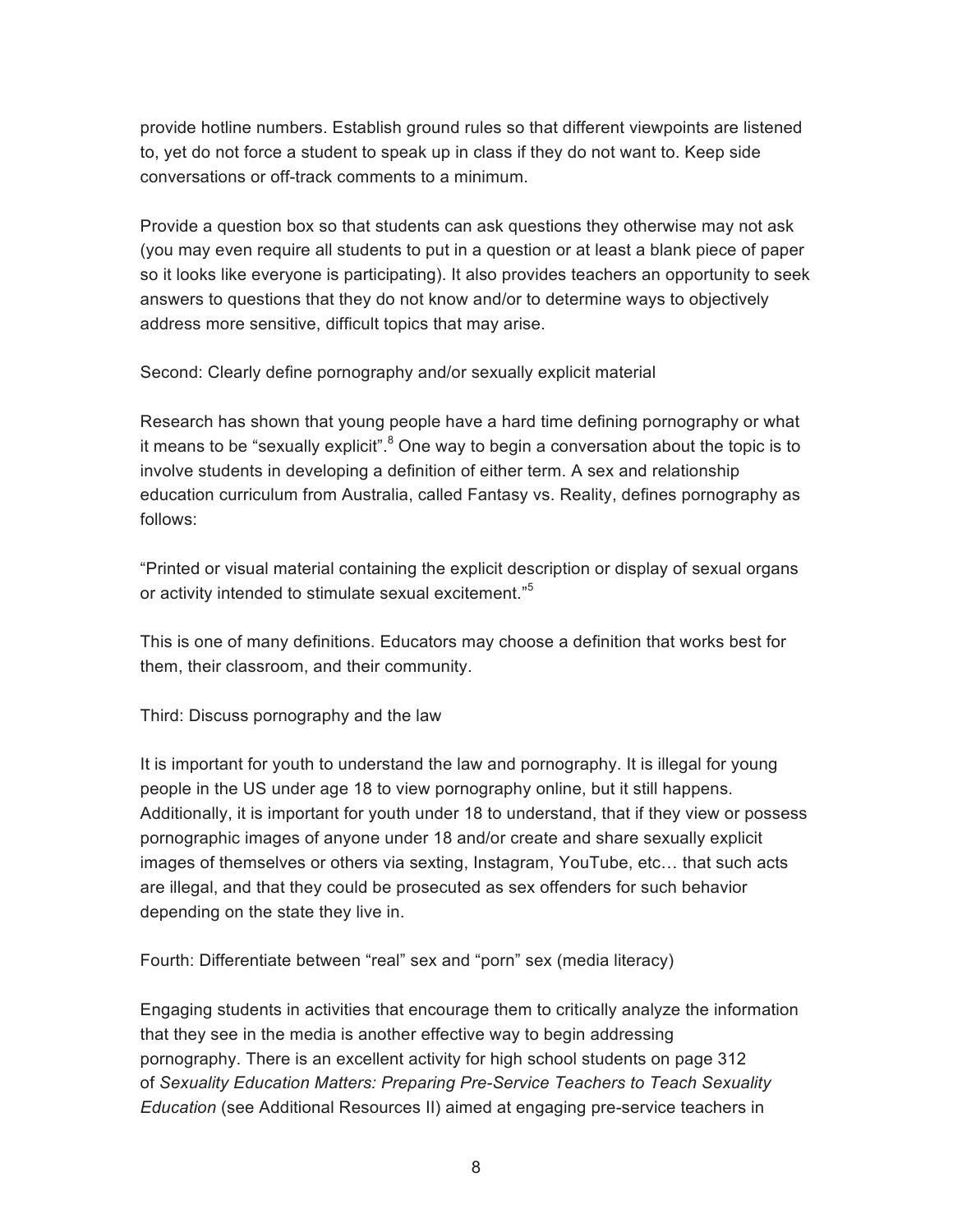conversations about the differences between "real" sex and "porn" sex. The exercise aims to encourage students to critique the ways in which gender and sex are portrayed in sexually explicit media and to encourage reflection on how these portrayals differ from respectful, healthy relationships. This is done by having students categorize statements (provided on pages 317-320) such as "Women always want sex, even if it doesn't seem this way initially" to "Unprotected sex is a health risk" as being in the "Porn World," "Real World," "Both," and/or "Neither." The same activity can be done with "Media World" as opposed to "Porn World."

It is recommended that this exercise be followed by activities to build skills and the confidence to make healthy decisions, such as the one on page 323 of the same document. This activity has students provide the endings to sexual relationship storylines (provided on pages 325-327), then discuss the risks and benefits of each ending and choose the best possible scenario.

Fifth: Allow youth to reflect on their own attitudes about viewing sexually explicit material and healthy relationships

Another resource from the U.K. identifies a series of questions to help educators engage youth in conversations about their personal attitudes and values surrounding sexually explicit material. Sample questions from this resource are:<sup>9</sup>

- Is pornography healthy? How could it damage a relationship?
- How might the use of pornography by one partner make the other partner feel?
- What do you think about the accessibility of pornography?
- Is pornography okay or is it harmful?
- Does it realistically depict sex? If not, why?
- How might pornography affect the person watching it?
- Is viewing pornography a good way to find out about sex?

#### **Now: Use this material as you see best**

You are the one who knows your school and community the best. We hope you find the information and resources useful when collaborating with parents, colleagues, counselors, and administrators to determine the best way to talk to young people about sexually explicit material online. A good resource for concerned parents whose child is viewing sexually explicit material can be found here: [http://www.connectsafely.org/so](http://www.connectsafely.org/so-your-kid-is-looking-at-porn-now-what/)[your-kid-is-looking-at-porn-now-what/](http://www.connectsafely.org/so-your-kid-is-looking-at-porn-now-what/) (Additional Resources V); this may also help you if a student discloses s/he is viewing such content.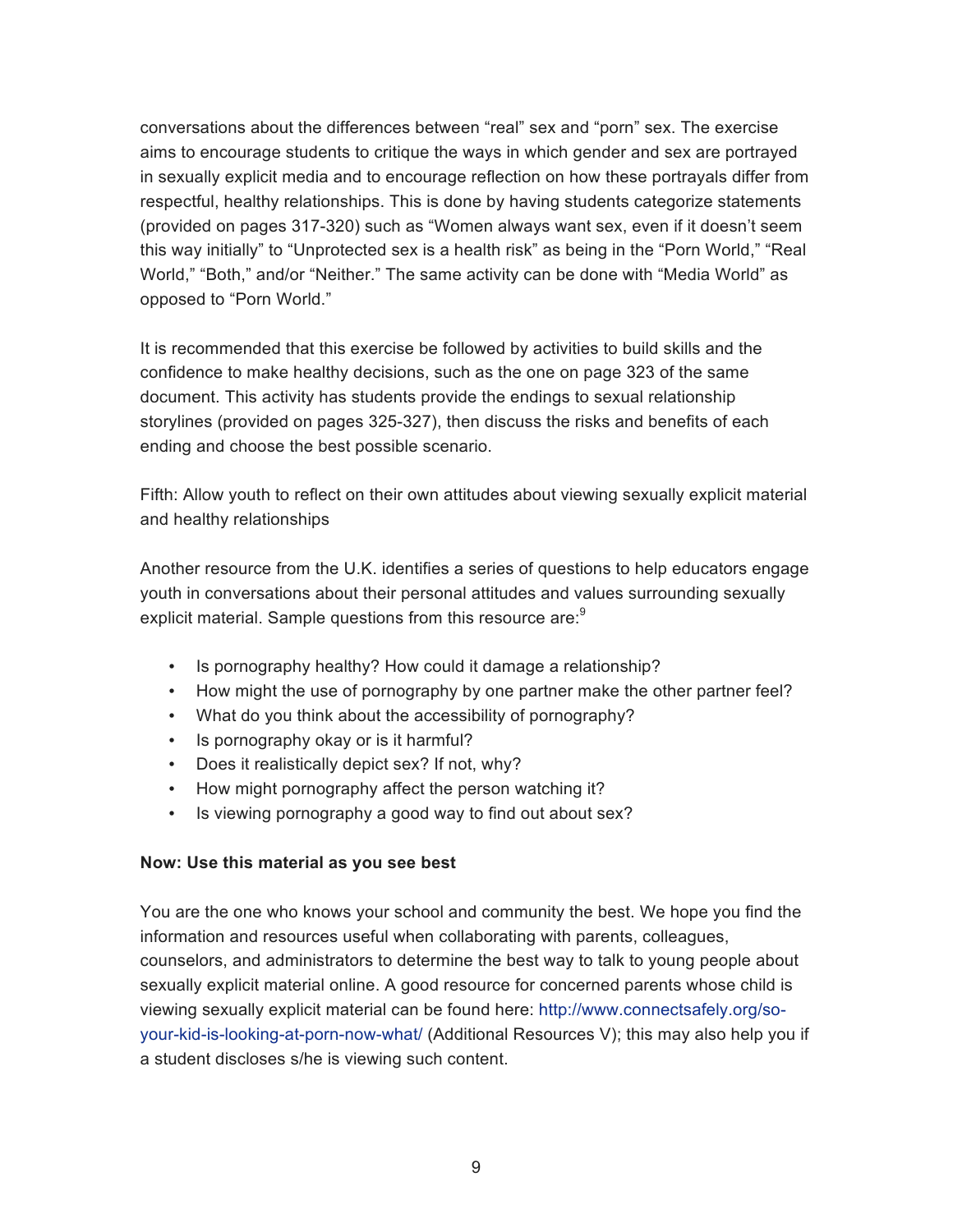## **Additional Resources: Curricula and lesson plans available here**

- 1. The Sex Educational Supplement, Volume 1, Issue 1, The Pornography Issue at <http://www.flipsnack.com/flip-preview/fdtps1uz>
- 2. Fantasy Vs. Reality: A Sex and Relationship Education Resource for Key Stages 3 and 4 at [http://www.school](http://www.school-portal.co.uk/GroupDownloadFile.asp?ResourceId=4097151)[portal.co.uk/GroupDownloadFile.asp?ResourceId=4097151.](http://www.school-portal.co.uk/GroupDownloadFile.asp?ResourceId=4097151)
- 3. Sexuality Education Matters: Preparing Pre-Service Teachers to Teach Sexuality education at [http://www.deakin.edu.au/arts-ed/education/teach-research/health](http://www.deakin.edu.au/arts-ed/education/teach-research/health-pe/project/sexuality-education-matters-april-2013-online.pdf)[pe/project/sexuality-education-matters-april-2013-online.pdf.](http://www.deakin.edu.au/arts-ed/education/teach-research/health-pe/project/sexuality-education-matters-april-2013-online.pdf)
- 4. Age/Developmentally Appropriate Comprehensive Sexuality Education Guidelines

[http://www.ode.state.or.us/wma/teachlearn/conferencematerials/sped/2012/aged](http://www.ode.state.or.us/wma/teachlearn/conferencematerials/sped/2012/agedevapprotopicguide.pdf) [evapprotopicguide.pdf](http://www.ode.state.or.us/wma/teachlearn/conferencematerials/sped/2012/agedevapprotopicguide.pdf)

5. So your kid is looking at porn. Now what? Written by Larry Magid for ConnectSafely at [http://www.connectsafely.org/so-your-kid-is-looking-at-porn](http://www.connectsafely.org/so-your-kid-is-looking-at-porn-now-what/)now-what/

## References

- 1. Bleakley, A., Fishbein, M., and Hennessy M. (2011). A model of adolescents' seeking of sexual content in their media choices. *The Journal of Sex Research*, 48(4) : 309-315.
- 2. Bridges, A., Wosnitzer, R., Scharner, E., Sun, C., and Liberman, R. (2010). Aggression and sexual behavior in best-selling pornography videos: A content analysis update. *Violence Against Women, 16*, 1065-1085.
- 3. Youth risk behavior surveillance—United States, 2011. *MMWR* 2012;61(SS-4). Accessed online at [http://www.cdc.gov/HealthyYouth/sexualbehaviors/.](http://www.cdc.gov/HealthyYouth/sexualbehaviors/)
- 4. Collins, R. L., Martino, S., & Shaw, R. (2011). *Influence of new media on adolescent sexual health: Evidence and opportunities.* Santa Monica, CA: RAND Corporation, Accessed online at [http://www.rand.org/pubs/working\\_papers/WR761](http://www.rand.org/pubs/working_papers/WR761).
- 5. Dean, L. and Garling, H. (2010). Fantasy vs. Reality: A sex and relationship education resource for Key Stages 3 and 4. Accessed online at [http://www.school](http://https://www.school-portal.co.uk/)[portal.co.uk/GroupDownloadFile.asp?ResourceId=40971511.](http://https://www.school-portal.co.uk/)
- 6. Emmerson, L. (2013). The sex educational supplement: The pornography issue *The Sex Education Forum, 1*(1). Accessed online at [sexeducationforum.org.uk.](http://sexeducationforum.org.uk)
- 7. Gorman, S., Monk-Turner, E., & Fish, J. N. (2010). Free adult Internet websites: How prevalent are degrading acts? *Gender Issues, 27,* 131-145.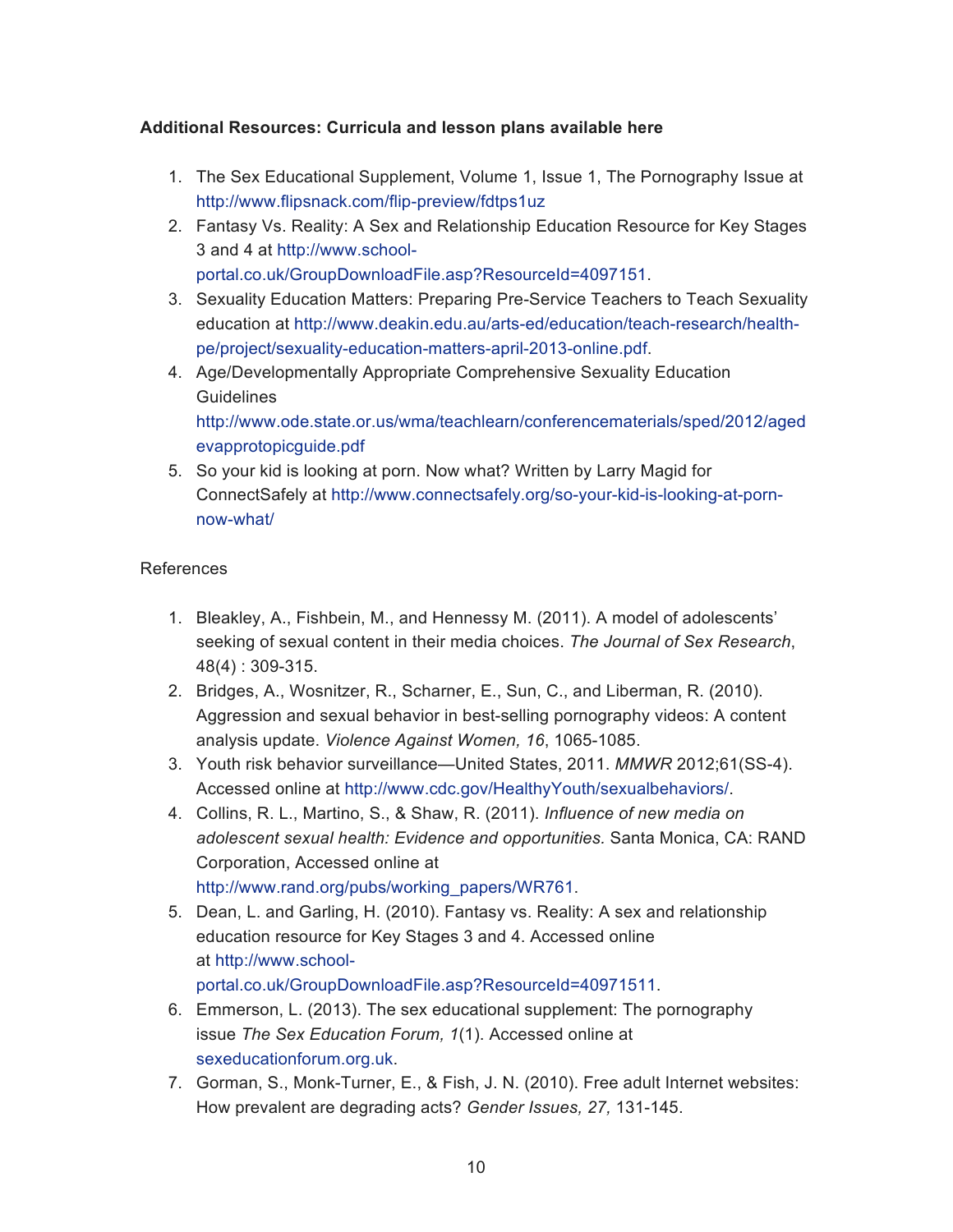- 8. [Horvath,](http://eprints.mdx.ac.uk/view/creators/Horvath=3AMiranda_A=2E_H=2E.html) Miranda A. H., Alys, [Llian](http://eprints.mdx.ac.uk/view/creators/Alys=3ALlian.html), [Massey,](http://eprints.mdx.ac.uk/view/creators/Massey=3AKristina.html) Kristina, Pina, [Afroditi,](http://eprints.mdx.ac.uk/view/creators/Pina=3AAfroditi.html) [Scally,](http://eprints.mdx.ac.uk/view/creators/Scally=3AMia.html) [Mia](http://eprints.mdx.ac.uk/view/creators/Scally=3AMia.html) and Adler, [Joanna](http://eprints.mdx.ac.uk/view/creators/Adler=3AJoanna_R=2E.html) R. (2013) *.. porn is everywhere: a rapid evidence assessment on the effects that access and exposure to pornography has on children and young people.* Project Report. Office of the Children's Commissioner for England, London, UK.
- 9. Hoyle, A. and Williams, S. (2012). Sex, the media, and pornography in sex and relationships education. A starting point resource for teachers. *Tes Connect*. Accessed online at <http://www.tes.co.uk/ResourceDetail.aspx?storyCode=6287561>.
- 10. Jones, L., Mitchell, K., and Finkelhor, D. (2011). Trends in youth Internet victimization: Findings from three youth Internet safety surveys 2000 – 2010. *Journal of Adolescent Health*. DOI: 10.1016/j.jadohealth.2011.09.015
- 11. Livingstone, S., Haddon L., Gorzig, A., Olafsson, K. (2011). *Risks and safety on the Internet: The perspective of European children.* London: EU Kids Online.
- 12. Luder, M., Pittet, I., Berchtold, A., Akré, C., Michaud, P., & Surís, J. (2011). Associations between online pornography and sexual behavior among adolescents: Myth or reality? *Archives of Sexual Behavior*, *40*(5), 1027-1035
- 13. Madden, M., Lenhart A., Maeve D., Cortesi, S., and Gasser U. (2013). Teens and technology 2013. *Pew Research Center.* Accessed online at [http://www.pewInternet.org/2013/03/13/teens-and-technology-2013/.](http://www.pewInternet.org/2013/03/13/teens-and-technology-2013/)
- 14. Ollis, D, Harrison, L, and Maharaj. (2013). Sexuality *education matters: Preparing pre-service teachers to teach sexuality education*, Burwood, Victoria: Deakin University.
- 15. Owens, Eric, Behun, Richard, Manning, Jill, and Reid Rory. (2012). The Impact of Internet pornography on adolescents: A review of the research. *Sexual Addiction & Compulsivity: The Journal of Treatment & Prevention,* 19:1-2, 99- 122, DOI: 10.1080/10720162.2012.660431.
- 16. Parker, I. (2014). *Young people, sex, and relationships: The new norms.* London, UK: Institute for Public Policy Research. Accessed online at [ippr.org/assets/media/publications/pdf/young-people-sex](http://ippr.org/assets/media/publications/pdf/young-people-sex-relationships_Aug2014.pdf)[relationships\\_Aug2014.pdf](http://ippr.org/assets/media/publications/pdf/young-people-sex-relationships_Aug2014.pdf)
- 17. Smith, M. D. (2012). Youth sexuality, new media use and pornography: Beginning to address the elephant on the screen. *Sexuality Research and Social Policy, 10: 62 – 75,* DOI: 10.1007/s13178-012-0103-4.
- 18. *The Stats on Internet Pornography.* Accessed online at <http://theinfographics.com/2011/12/23/internet-pornography-statistics/>
- 19. Wallmyr, G. and Welin, C. (2006). Young people, pornography, and sexuality: Sources and attitudes. *The Journal of School Nursing*, 22: 290 -295, DOI: 10.1177/10598405060220050801.